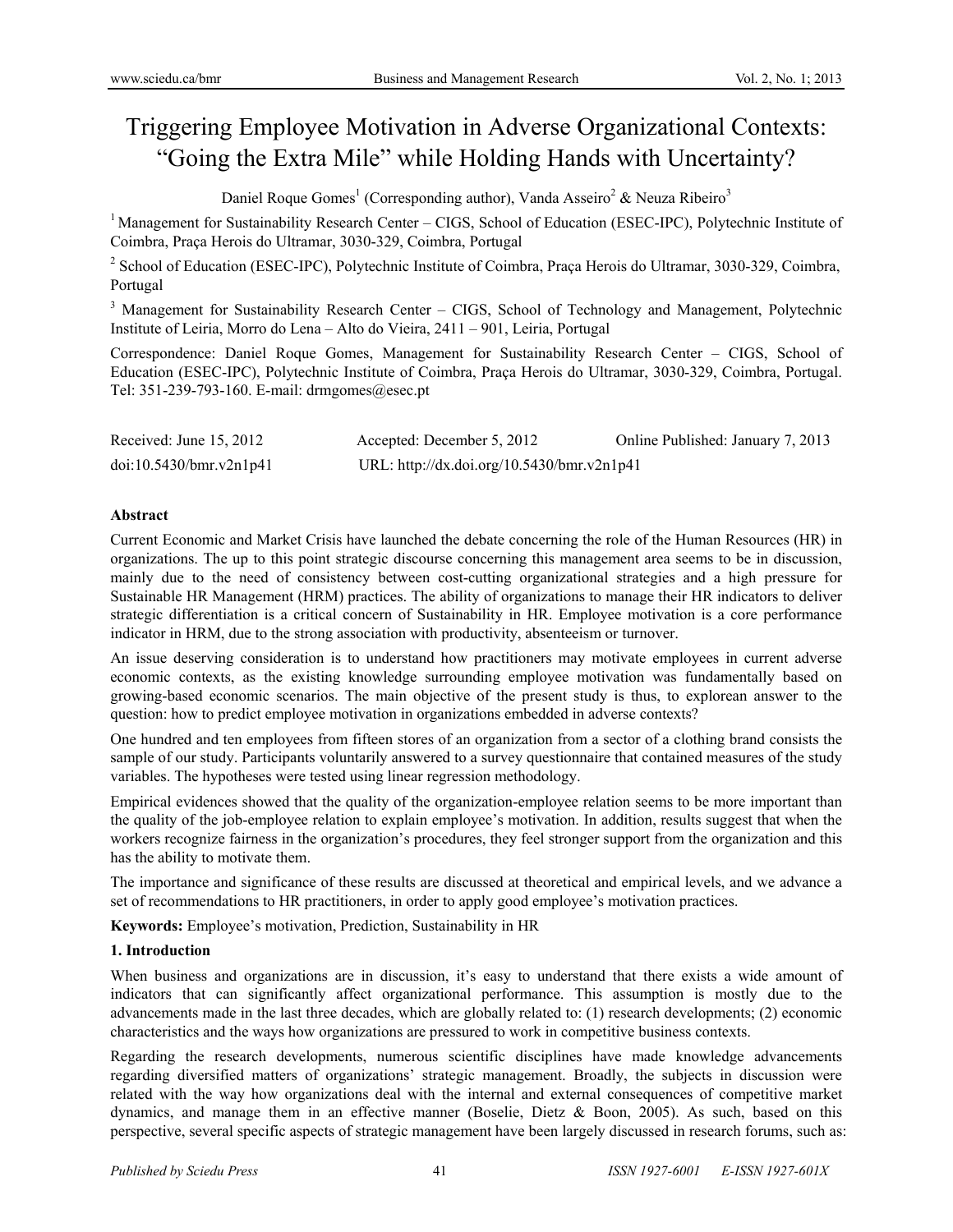developing organizational outcomes (e.g. effectiveness); managing financial performance (e.g. value contribution); human resource management (e.g. employee training, employee recruitment and selection) (e.g. Barber, 1998; Gomes & Neves, 2011). As research that investigates business and management never has fitted into a single discipline, the diversification of scientific fields concerning the strategic management issues is currently a quite wide issue (e.g. organizational psychology; communication management; marketing management).

An interesting way of categorizing all these research advancements and the nature of contributions to organizational management, is through the criteria of the levels of analysis. If following the organizational level of analysis, the issues under consideration are mostly related with organizational strategy and policies that can affect quality, production or efficacy indicators (eg. : Hyvonen, 2007). When following a group level of analysis, the focus is directed to group efficiency processes and contexts that affect, for instance, productivity indicators (eg. : Kerr & Tindale, 2004). Lastly, if following an individual level of analysis, the worker is the focus of attention, and the indicators under scrutiny are deeply related to organizational climate perceptions that relate to organizational dynamics, such as job satisfaction, justice perception or employee motivation (eg.: Rotenberry & Moberg, 2007).

Regarding the economic characteristics and the ways how organizations are pressured to work in competitive business contexts, during the last three decades, we have witnessed global economic developments that had the power to affect market dynamics in a very significant way (Boselie, Dietz & Boon, 2005). Some of the most strongly representative features of these global economies relate with the high levels of competitiveness, the pressure for innovation or change, and more recently, the adversity of these characteristics when the European economic crisis came. It's in this particular adverse context that organizations are faced with the "*survival rule*": applying effective ways to distinguish from competing organizations, and manage all resources strategically and sustainably.

The employee is obviously not excluded from the "*survival rule*", as all business and management strategies depend, at least in minimal degree, on the employees, bringing light to the importance of the human resources in organizations. The key issue here is that, Human Resource Management (HRM) is consensually considered to be a management area able to bring strategic contributions to organizations (ex.: Baron & Armstrong, 2007; Friedman, 2007). In part, this consensus was built with inputs from other research fields to Human Resources Management's Theory, such as organizational psychology, which mainly follows an individual level of analysis. As such, it is quite pertinent to consider HRM's specific contributions in the "*survival rule*" brought by competitive economies, and enlarged by current adverse business contexts. As the ongoing context is uncertain in terms of prospects of rapid resolution, it's very important to question the relation between the employee and the organization in such conditions.

One of the main indicators that relate with competitiveness is employee motivation, due to its association with issues such as productivity and performance (eg. : Katzell & Thompson, 1990; Lewis, Goodman & Fandt 1995; Sharbrough, 2006; Simms, 2007). It becomes crucial and with esteemed added-value, to understand how can entrepreneurs motivate employees, while facing with the strong uncertainty of current adverse business contexts. The issue deserves an additional consideration, in a time when organizations are pressured to be managed towards sustainability, and to nurture long-term compromises in their relation with publics and stakeholders. Managing organizations sustainably obviously pressures HRM, as the HR are the fundamental internal public of any sustainable organization. This study follows the individual level of analysis, and aims to explore an answer to the question: *How to predict employee motivation in organizations embedded in adverse contexts?* 

The paper has three main sections: (1) Theory Review – in this section we will make a revision regarding the main theoretical trends that support the research question. We will start by discussing the role of Human Resource Management in the context of current economic and market pressures, and will move on to the subject of employee motivation to justify the relevance of our research question; (2) Method – in this section we will present the sample and procedure followed to provide empirical support to our research question, the measures and all the statistical procedures developed; (3) Results – in this section, we will present the results of our study, and explain their content and its bearing; (4) Discussion and Conclusion – in this section, we will provide a reflection regarding the bearing or our research and its implications for Theory and Practice.

## **2. Human Resource Management and the employee-organization relationship in adverse contexts**

## *2.1 Human Resource Managementand market pressures in perspective*

Market dynamics have always pressured organizations to know how to be empowered to deal with the complexity and challenges portraying the environments where they are embedded (Becker & Gerhart, 1996; Ulrich, 1998). As such, managers and academics have always been concerned with identifying viable management areas to promote organizational performance. One of these areas is HRM, which is concerned with "effectively using the assets of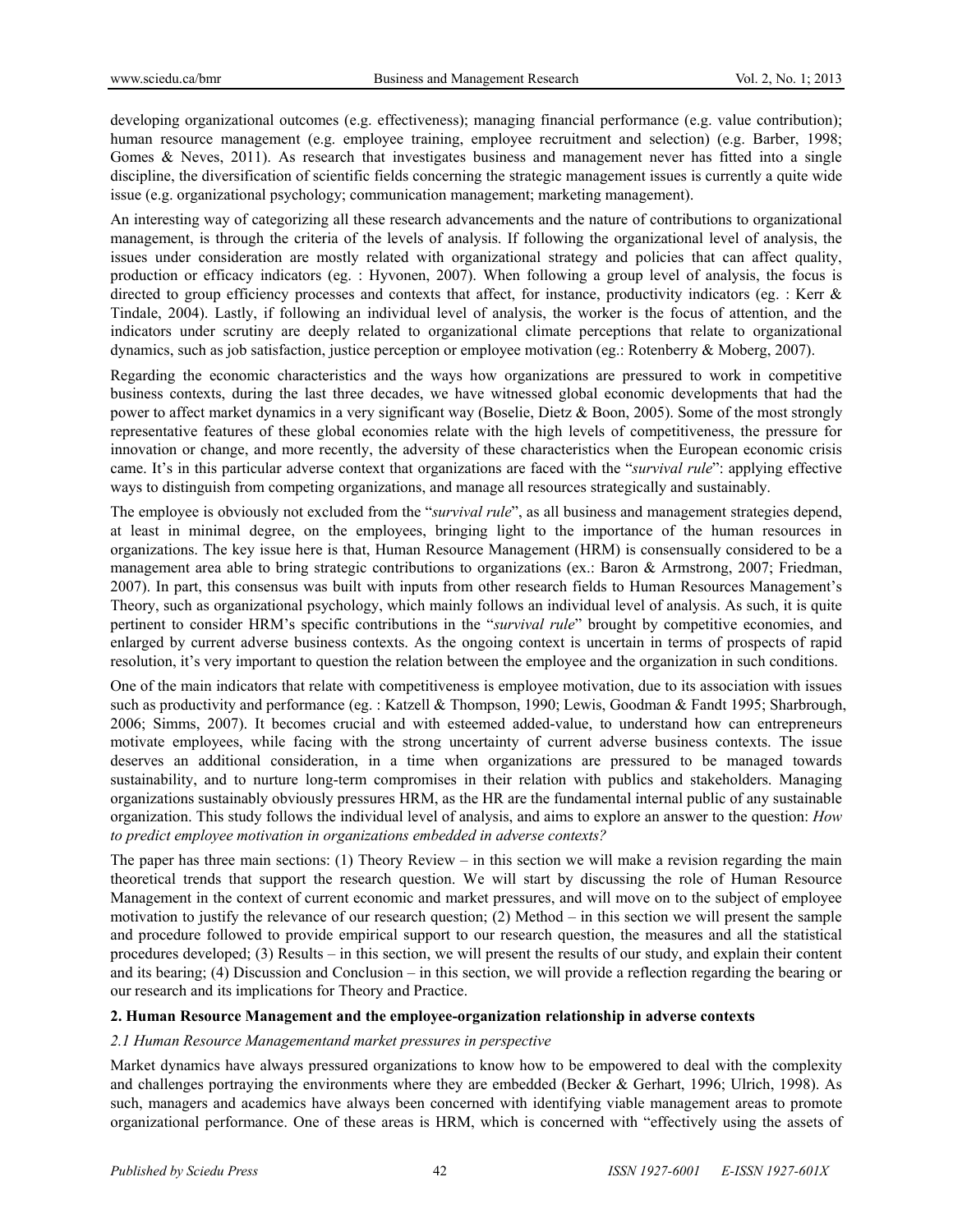human resources for the attainment of organizational goals and the continued viability and success of the organization" (Wright, Rowland & Ferris, 1990, p.4). Especially since the late 80's, researchers and managers have realized that this is a strategic management area in any organization, as its activities happen as an inevitable consequenceof starting or growing an organization (Boxall, Purcell & Wright, 2007).

The positive discourse and reasoning concerning the strategic properties of HRM was built based on evidences suggesting the strong impact of strategic HRM practices on workers' productivity, motivation and well-being in work locations (eg.: Parker, Wall & Corderly, 2001). Consequently, HRM has become a main target of attention by managers and researchers, viewing it as a strategic path of investment for the challenges brought by global competitive markets (Rose & Kumar, 2006; Friedman, 2007), and critical for organizational competitiveness (e.g.: Wright, Gardner, Moynihan & Allen, 2005).

The last few couple of years, however, have brought high visibility to the word "*uncertainty*" in entrepreneurs, employees and academics' discourse. Due to the recent European global economic crisis, the ongoing economic context imposes a priority of costs reducing (cost-cutting strategies) and immediate organizational changes, forcing organizations to be more flexible. The way how organizations dealt with these austerity impositions have lead to a strong line of action over the restructuring of jobs, suppression or elimination of functions, or even, in extreme cases, through unemployment decisions on a significant scale. Consequently, reality seems to have brought a set of evidences that appear to dispute, the up to this point, widely accepted positive discourse associated with the investment on the human side of organizations.

The late 80's and early 90's positive vision of the human factor in organizations seems to be challenged nowadays, placing HRM in a somewhat paradox reality. On the one hand, HRM has not failed to deliver an added-value proposal to organizations and to management. We can see this perspective based on solid academic researches, and also, on the practitioners' positive discourse regarding the role of HR in organizations. Having the Resource Based Vision (RBV) (Barney, 1991) framework in mind, for example, the human capital has been clearly identified as a valid resource category for building competitive advantages. In addition, several empirical evidences have confirmed the link between HRM and competitiveness (eg.: Storey, 1995; Michaels, Hanfield-Jones & Axelrod, 2001; Stavrou & Brewster, 2005; Baron & Armstrong, 2007). But on the other hand, while holding hands with this discourse, we have been witnessing, for instance, to organizational downsizings as a viable strategic path for obtaining competitiveness in global markets.

These contents, we believe, do not question the relevance of human resources in organizations, however, they show that HR practices need to deliver a set of contributions based on a renewed added-value promise: sustainability in HRM. The idea surrounding sustainability is widely related with the *triple-bottom-line* strategic guidance to organizational management, usually visible in Corporate Social Responsibility (CSR) programs. The adoption of CSR programs is a way for organizations to become actively engaged in sustainable development (Carroll  $\&$ Shabana, 2010), as it refers to "meet the needs of the present without compromising the ability of future generations to meet their own needs" (World Commission on Environment and Development, 1987, p.8).

Although sustainability is not a new subject in management, its extension to HRM issues is scarce (Thom & Zaugg, 2004). According to Ehnert (2006), the idea over sustainability in HRM relates with the HR professionals' decision-making permanent tension between short-termed contributes to the organization and long-term organizational viability. This means that in the current economic context, HRM must be able to have a set of HRM practices bringing visible benefits to the organization (eg.: Wright & Snell, 2005; Ehnert, 2009), such as, for instance, the ability to: act efficiently towards the problem of attracting highly qualified and talented HR (eg.: Gomes & Neves, 2011); develop training programs carrying high transfer abilities to work locations (eg.: Carbery & Garavan, 2005). As such, nowadays, HR managers are highly pressured to provide a strong contribute to the organization, based on the functions that relate to the way how the workers are attracted, managed, developed, appraised and maintained in the organization with high effectiveness levels.

According to this reasoning, the key-issue of sustainable HRM is to have efficient HR practices today in order to collect strategic differentiation tomorrow. The consequences of not doing so may range from lack of market share to downsizings or bankrupt scenarios. Following Ehnert's (2006) line of reasoning, one of the critical questions the literature linking sustainability and HRM asks is: how can HR executives manage future supply with qualified and motivated human resources? The question is of valuable importance, as the current economic scenario has brought increased visibility to the issue, notably, over the importance of the employee-organization relationship in adverse contexts, where organizations deal with extreme uncertainty. Delivering an answer to the question is thus, of high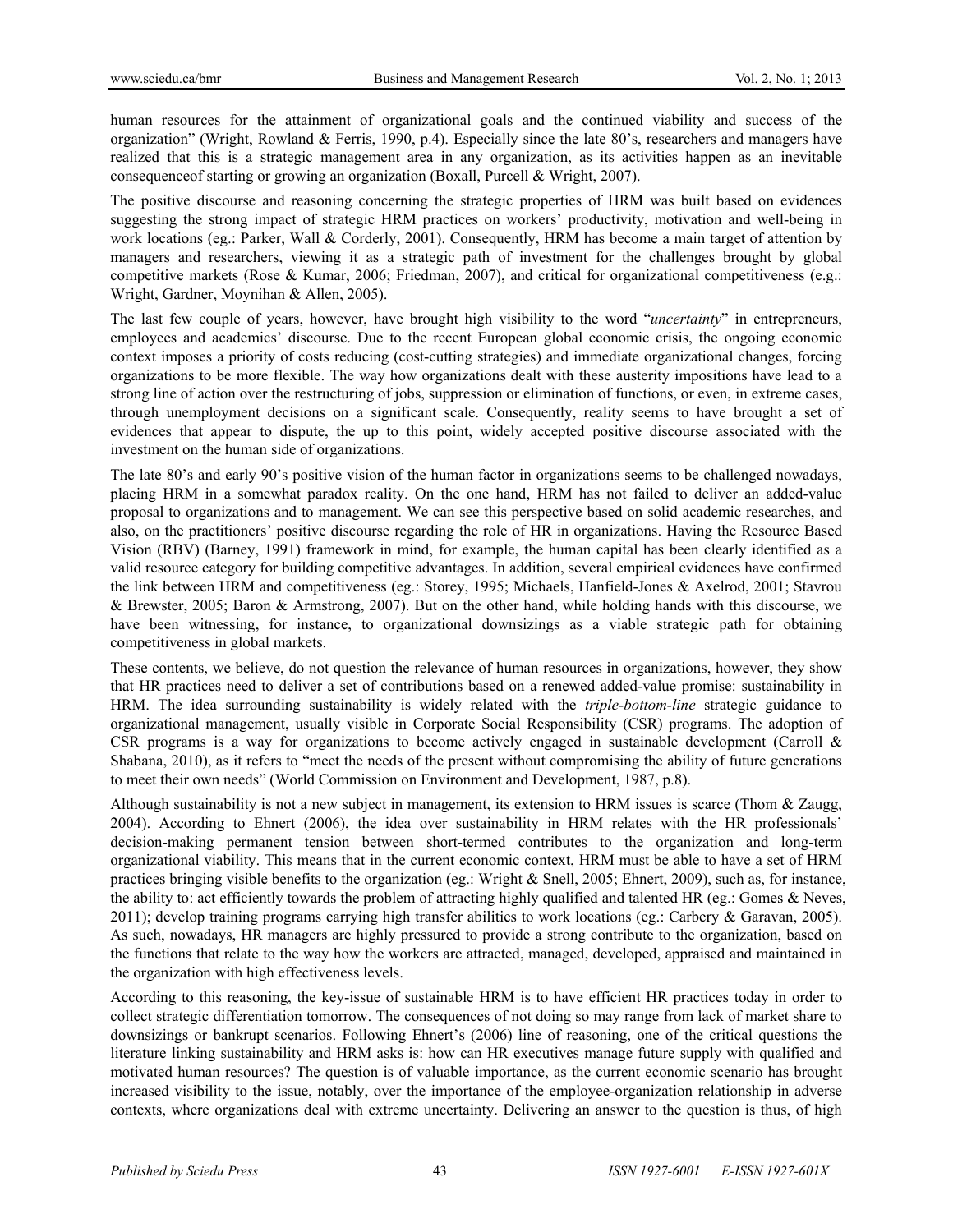academic and practical level. Motivation is a critical element of this employee-organization relationship due to its nature and its content, and delivers a strong input over the way how organizations deal with the "*survival rule*".

#### *2.2 Employee Motivation in perspective*

Employee motivation is a long-lasting research subject on HRM and organizational psychology's remits of investigation. The attention surrounding the topic has presumably started in the 30's, and based on the first entrepreneurs' tacit findings that motivated employees are more productive ones. Since then, the knowledge concerning employee motivation has met several kinds of explanations and models. Currently, what we know about motivation invites us to consider it as the result of an interaction between the individual (eg.: values, beliefs, attributes) and a specific situation (eg.: context influences).

By definition, it refers to the desire to adopt high levels of personal effort justified by the achievement of organizational objectives, leading these efforts to the satisfaction of a particular individual need (eg.: Turner, 1995; Stipek, 1996). In this sense, motivation involves a set of three essential elements combining: *(1)* the effort or intensity of a certain impulse; *(2)* a specific need that will justify the effort; *(3)* an objective, or a particular purpose to be achieved (Scholl, 2002; Neves, 2002; Pina e Cunha, Rego, Campos e Cunha, Cabral-Cardoso, Marques & Gomes, 2010). According to these elements, it's very easy to conceive why did this construct became prominent in HRM and organizational psychology literatures, namely, in what regards its relation to productivity (eg.: Mehta, Dubinsky & Anderson, 2003; Davis & Newstrom, 2004; Silverman, 2006; Kellerman, 2007). A retrospective analysis regarding the scientific study of motivation reveals a very rich field of research, built upon different Motivational Models, which provided answers regarding structural questions about motivation.

These models can be grouped following a Motivational Model's Taxonomy, based on the content criteria of the different studies concerning the subject: (1)Need-based - *centered on the focus of motivation*; (2)Process-based – *centered on how the motivation is expressed*; (3)Result-based - *centered on the why of the motivation*(Neves, 2011; Pina e Cunha, Rego, Campos e Cunha & Cabral-Cardoso, 2007). This taxonomy integrates general theories of motivation, but also organizational rooted theories, which are very focused on the explanation of the antecedents, mediators and moderators of employee motivation, and also its consequents. When the elements of these different proposals are in consideration, we become acquainted with different perspectives, shedding light on dissimilar, yet complementary aspects of the study of employee motivation, which can be analysed under three main criteria: its *focus*; their *contributors*; their *predictors.* (Note 1)

Regarding the focus, the need-based theories globally devote themselves to the analysis of the motives of human behaviour in organizations. These perspectives about motivation follow the assumption that employees have internal needs that represent a certain degree of energy towards behaviour (Neves, 2011). For this reason in particular, need-based theories usually place strong importance in the understanding of the employees' internal states. Among the most significant need-based theories, we can underline the Herzberg's Bi-factorial Theory (1966) and the Hackman and Oldham's Job Characteristics Model (1976).

The first one is a theoretical proposal that globally says that employee's motivations are regulated by two fundamental needs: (1) motivational factors/needs (intrinsic) – achievement, recognition for accomplishment, challenging work, increase responsibility, growth and development. ; (2) hygienic factors/ needs (extrinsic) – policies and administration, supervision, working conditions, interpersonal relations, money, status, and security. When these factors are attended, they are able to induce productivity and positive work attitudes. Consequently, the Bi-factorial Theory has made a solid contribute regarding the identification of motivation and satisfaction predictors, which influenced subsequent approaches, such as the Job Characteristics Model(JCM) (Hackman and Oldham, 1976).

JCM is a very comprehensive model concerning how the jobs are structured, defining that there are three psychological states that explain motivation, satisfaction or performance (in addition, other studies seem to confirm similar properties in results as commitment (Bhuian, Al-Shammari & Jefri, 2001; Bhuian & Menguc, 2002) or the attractiveness of the organization (Gomes & Neves, 2010)). Essentially, the proposal contemplates the existence of five essential characteristics that structure the jobs: autonomy, feedback, skill variety, task identity, task significance**.**  These characteristics will activate the following psychological states: (1) meaningfulness of work **-** arises from the variety, significance and identity of the task - and refers to the experience of the perceived meaning of work for the developer; (2) responsibility of the work – comes from autonomy - and refers to the experience of perceived responsibility in the performance of the function for the developer; (3) knowledge of outcomes – comes from feedback **-** and refers to the perceived experience that feedback inherent to the performance of the function provides to the developer. These different psychological states explain the motivation.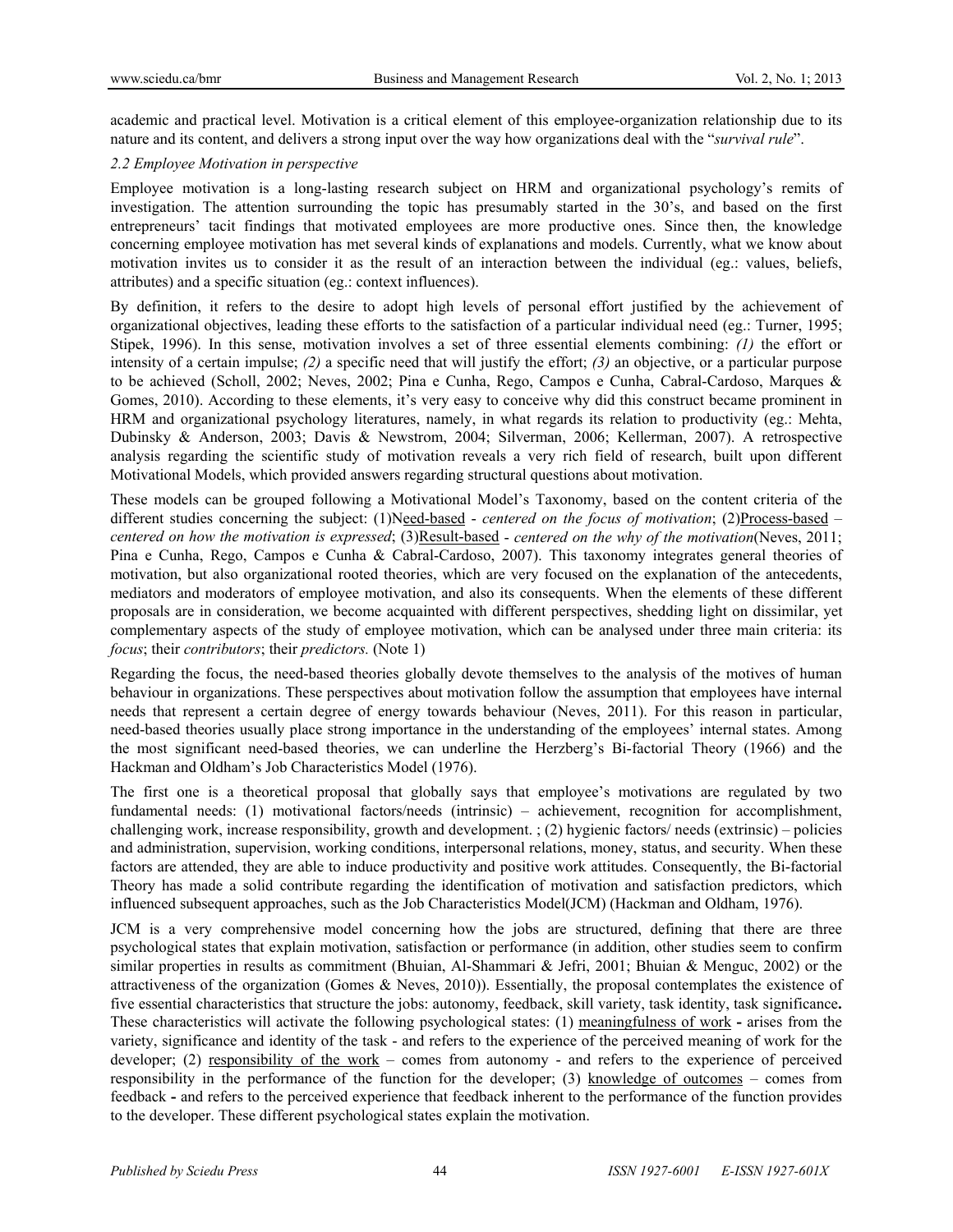From the point of view of their contribution, these need-based perspectives brought an important comprehension about the motivating properties inherent to the jobs, by establishing associations between job characteristics and motivation (ex.: Hackman & Oldham, 1980). They have also contributed to clarify that the creation of desirable effects regarding employee's responses may come from the work itself (Pina e Cunha, *et al*., 2007). In addition, they have brought important insights regarding some practical applications, normally associated with setting rules for job design(ex.: Ganster & Dodd, 1996; Boonzaier, Ficker & Rust, 2000).

From the point of view of the predictors of motivation, the content perspective suggests that factors relating to working conditions, with the characteristics of the job, the safety of the work post, or benefits of the function are valid elements for determining employee motivation (eg. Hackman & Oldham, 1980; Hersey & Blanchard, 1986; Houkes, Janssen, de Jonge & Nijhuis, 2001; Parker, Wall & Cordery, 2001; Houkes, 2002). So, these perspectives suggest very clearly that the job characteristics and the structure of jobs may have properties that activate the employee's motivation, which emphasizes the importance of the individual-job relation for this purpose.

Concerning the process-based theories, from its focus point of view, they seek to understand and to systematize the regularities of motives and the fundamental needs that constitute the energy that grounds the behaviour (Neves, 2011). It assumes that there are individual differences that constrain the development of motivation, accepting that not all employees are motivated by the same way. In this sense, these perspectives seek to understand the structure of the fundamental processes, according to which, the motivation is developed (Pina e Cunha, et al., 2007). Its focus is on the motivational process and in the factors that influence it. As such, this process is usually investigated using additive and/or multiplicative models, aiming to understand the mediational and/or moderation effects that structure or affect the motivational processes.

From the point of view of its contribution, these process-based perspectives brought an important reading of motivation as a result of the individual-organization relation (eg.: Tremblay, Sire & Balkin, 2000). They have also contributed to clarify the prediction of motivation that results from the inter-individual's comparison, notably with respect to ratios that are established and compared, between inputs and outputs. As such, process-based theories have established that motivation has a larger set of predictors, namely, the ones that relate to the quality of the individual-organization's relation.

One of the most fluent process-based motivational perspectives refers to the Equity Theory (ET) (Adams, 1965), whose orientations gave the foundations of research in organizational justice (eg.: Thibaut and Walker, 1975; Colquitt, Conlon, Porter & Ng, 2001). The ET states that employees experience discrepancies when comparing their gains and their efforts with gains and efforts of the others employees in reference (Neves, 2011; Pina e Cunha, et al., 2007). Equity comes from this comparison and the evaluationof inputs and outputs of individuals in comparison. One of the strongest consequences of equity in organizations is employee motivation. Another interesting process-based motivational theory is the Expectancy Theory (Vroom, 1964). The proposal has a cognitive vision about motivation, assuming that each person is a rational decider about the effort that is willing to deliver in a work situation. In organizational contexts, the theory is based on the idea that employees believe there are relationships between the work efforts, the performance that they can achieve resulting from those efforts, and the compensations they may receive as a natural consequence of their efforts and performance (Lunenburg, 2011). The individual establishes a cognitive reasoning regarding the *expectation of the results* (relation between efforts and outcome), *the valence* (appreciation about what the organization offers) and *instrumentality* (need-level performance to achieve desired result). In sum, this perspective about motivation depends on the assurance of the conditionsthat were described above. Consequently, motivation results from the following multiplicative equation: **motivation** = f (expectancy x instrumentality x valence) (Neves, 2011; Lunenburg, 2011).

From the point of view of the predictors of motivation, the process-based motivational perspectives seem to reinforce the prediction of motivation using job determinants. From a critical viewpoint, the job factors appear to have some prevalence in explaining employee's motivation. However, the process-base perspective also points evidences that invite to consider the importance of the quality of the individual-organization relation. Thus, the employee's self-efficacy perception, the compensation provided by the organization in accordance with the employee's efforts, as well as organizational justice perceptions, the enrichment of skills and organizational policies, seem to be valid employee's motivation predictors (eg.: Lawler, 1994; Shore & Shore, 1995; Darolia, Darolia & Kumari, 2010).

Complementarily, the importance of the individual - organization relation in the prediction of motivation is reinforced by two alternative perspectives: the Social Exchange and the Psychological Contract (Aselage & Eisenberg, 2003). The first one is a psychological and sociological driven perspective, which globally states that human relationships are based upon a cost-benefit analysis, viewing behaviour as a result anequitable exchange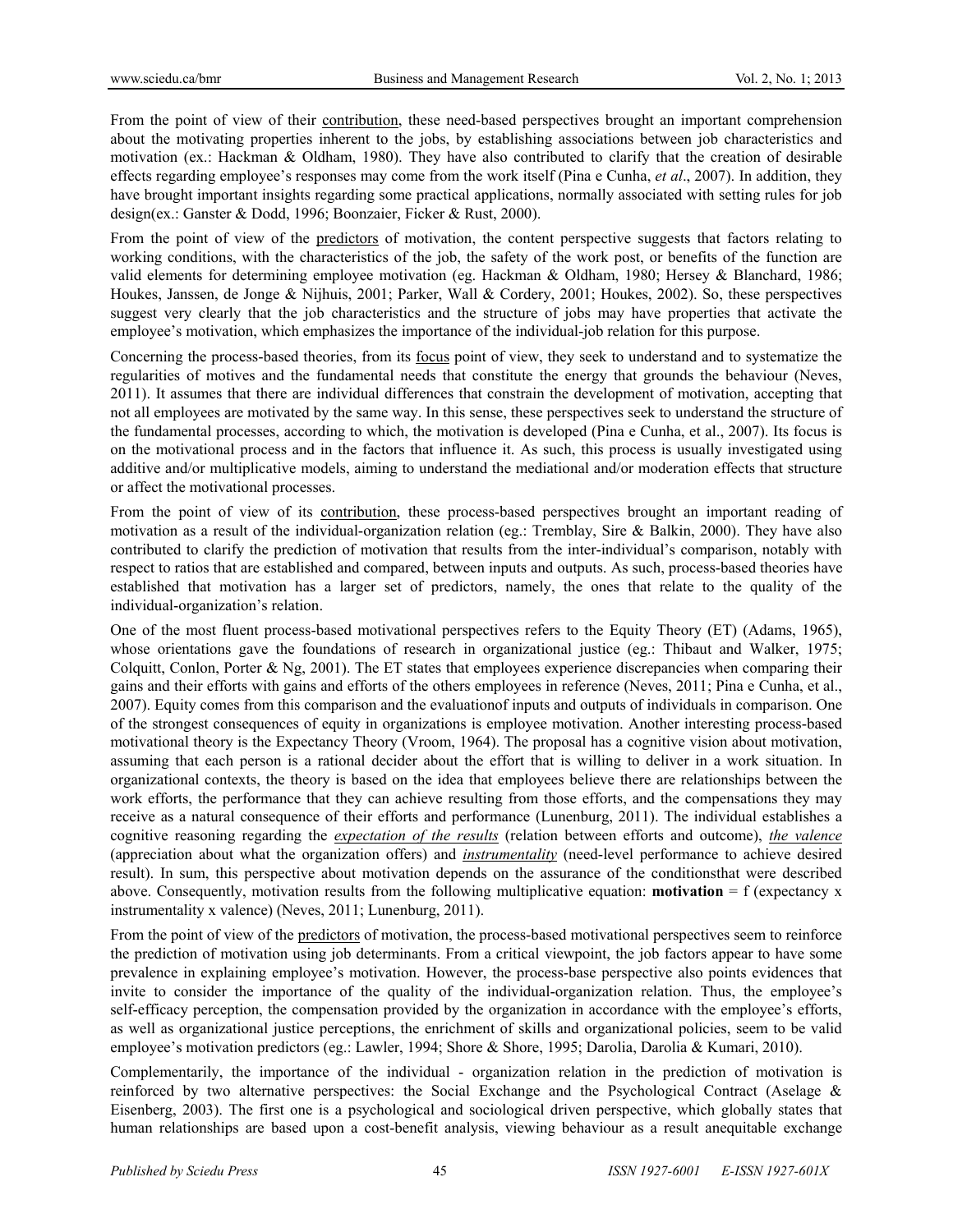process (Emerson, 1962). In organizational contexts, when the costs and benefits are balanced in the individual-organizational relationship, then that relationship is equitable. As such, employee motivation may be seen as a result of the quality of the exchange results the organization provides to the individual, reinforcing the relevance of the individual-organization relation for predicting motivation.

As for the Psychological Contract perspective, it relates to the dynamical relationship regarding the informal obligations between an organization and its employees, having the ability to affect employee's behaviour (Rousseau, 1995; Coyle-Shapiro, J., 2002). Regarding its content, it involves the employee's beliefs concerning the nature of the reciprocal and dynamic obligations maintained in the employee-organization relationship (Shore & Tetrick, 1994). Therefore, having the psychological contract perspective in mind, it's quite easy to conceive motivation as a natural occurring result of the employee-organization positive dynamical relationship. With effect, both the social exchange and the psychological contract perspectives are quite pertinent when discussing some empirical findings pointing for the importance of the organizational-employee relationship (the *perceived support-motivation* positive association (eg.: Aselage & Eisenberg, 2003); the quality of affiliation between individual and organization - *affective organizational commitment-motivation* positive association (eg.: Eby, Freemam, Rush & Lance, 1999); the working environments perspective: the *organizational climate-motivation* positive association (eg.: Mahal, 2009)).

An integrated analysis of all the above mentioned theoretical perspectives seems to suggest that the job-related and organizational-related factors are valid predictors of motivation. An argument worthy of mentioning refers to the fact that existing knowledge on employee's motivation prediction is solid, when properly considered the consistency of available empirical evidences. However, an important element deserving consideration refers to the fact that these evidences wereglobally anchoredin growing-based economical contexts, which have different characteristics than the ones characterizing the current cost-cutting economical contexts with high pressure for sustainable HRM practices. In this sense, we believe to be of added-value to explore if these perspectives are up-to-date when considering the austerity impositions in current organizational scenarios. So, an interesting way of evaluating this issue in particular should be about establishing a comparison betweenthe most commonly referred employee's motivation predictors arising from existing literature regarding their nature: (1) the job-employee relationship; (2) the organizational-employee relationship. Thus, we consider relevant to perform an exploratory analysis aiming to evaluate the compared importance of job-related and organizational-related predictors of employee motivation. To do so, will bring an interesting academic contribution of this paper to existing research. Consequently, the first exploratory hypothesis that comes from the discussion that was presented is: *What is the nature of the predictors that better explain employee's motivation in current adverse contexts?* 

In addition, we have considered that explaining employee's motivation through simple and direct relations (as the ones firstly proposed) is surely a restrictive way of understanding the deepness of the indicator. As mentioned earlier, motivation can be explained by a generous variety of approaches. As such, one that immediately occurred in order to gain added understanding of this issue is exploring in what way may employee's motivation be explained using an additive/process-based approach, that is to say, assuming that employee's motivation may be the result of a distal process, explained by the influence of mediator variables. In accordance with this reasoning, two additional exploratory questions were posited: *May employee motivation be explained by a process-based model? In such case, which factors intervene in the employee's motivational process?* 

## **3. Method**

## *3.1 Sample and Procedure*

This convenience sample integrates 110 employees from 15 stores of an organization from a sector of a clothing brand. The sample consists mostly of female participants (72.4%), aged mainly between 26-30 years (54%). Regarding antiquity in the organization, 32% of the participants are working with the organization for less than 2 years and 24% between 2 and 10 years. Each participant received a survey integrating the measures of the study variables. The instructions informed them that they were participating in a survey whose aim was to understand what they most valued in an organization. The construction of the questionnaire obeyed to several criteria in order to minimize and control the impact of potential systematic errors according to Podsakoff, Mackenzie, Lee and Podsakoff's (2003) suggestions.

Regarding the procedure, the Human Resources Management Central Services sent a copy of the instrument to a manager of each store to ensure the application and collection of the data. Each store manager has guaranteed an adequate space for the data collecting, and assured that the participants understood what was asked when filling the survey. In addition, all the instructions regarding the filling of the questionnaire and the purpose of the study were also written on the cover of the instrument's sheet.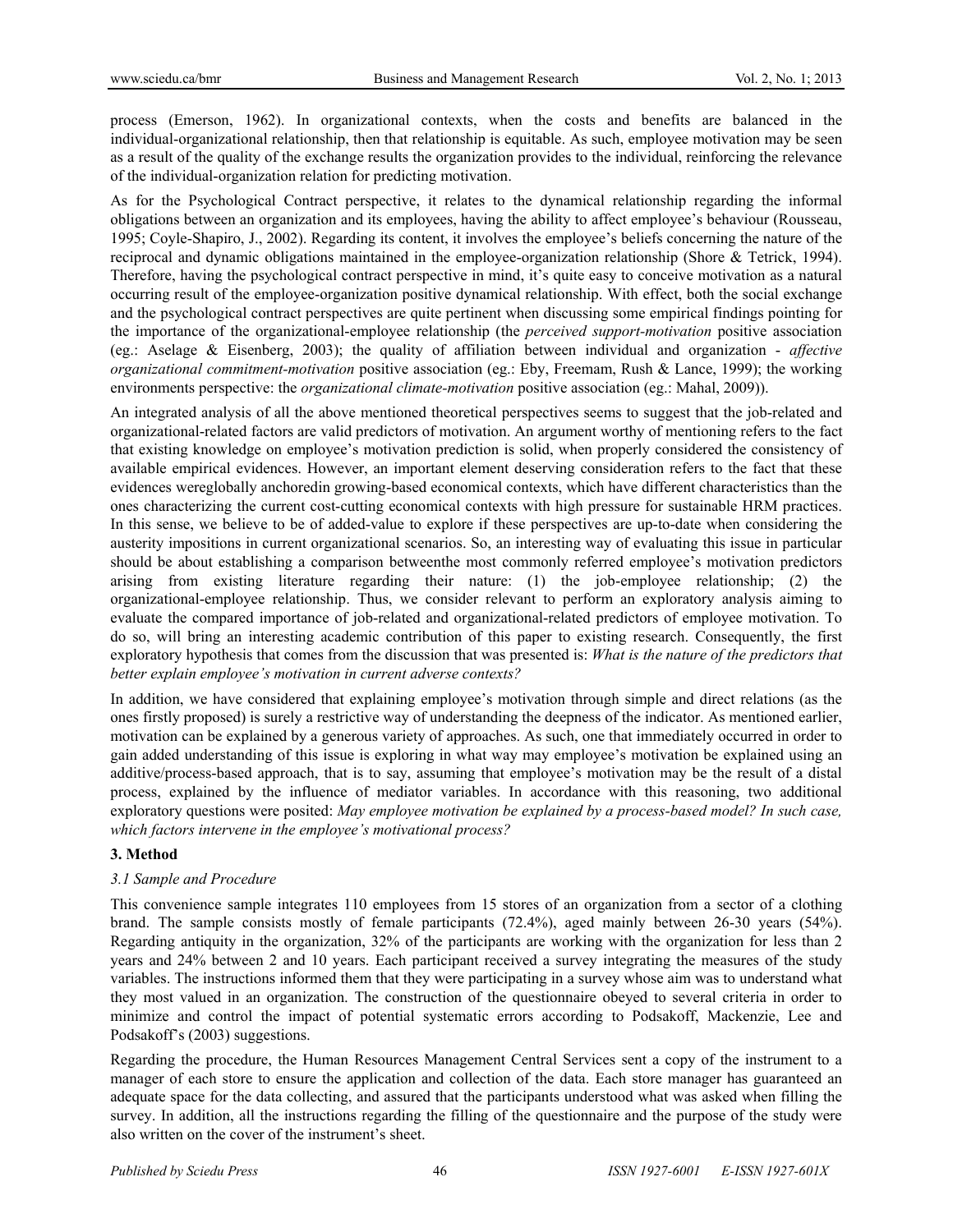#### *3.2 Measures*

Unless otherwise indicated, the items were measured using a seven-point scale ranging from 1=Strongly Disagree to 7=Strongly Agree.

*Affective Organizational Commitment*: Defined as "the emotional connection, and of identification and involvement" established between employees and the organization (Meyer & Allen 1997, p. 11). We've adapted Allen and Meyer's (1996) scale to measure organization affective commitment. The scale consists of six items (eg.: "I do not feel a great meaning in belonging to this organization").

*Procedural Justice*: Defined as the "fairness of the procedures used on determination of the rewards received by employees" (Caetano & Vala, 1999, p.76). The indicator used was based on Caetano and Vala (1999) for measuring this variable. The scale consists of four items (eg.: "The way that supervision makes decisions about work in my service is fair").

*Perceived Organizational Support:* Defined as an employee's perception about the support and the concern of the organization about itself and its well-being in their work context (Allen, Shore & Griffeth, 2003). Perceived support was assessed using a reduced scale of three items adapted from Eisenberger, Huntington, Hutchinson, and Sowa (1986) (eg "This organization considers the results of my work").

*Motivation:* To measure motivation with the organization we've adapted Patchen's (1970) scale, consisting of four items (eg.: "I am very motivated to work in this organization").

*Job Characteristics*.Ten items from Hackman and Oldham (1976) Job Characteristics Model were used to measure job characteristics. Two items were used to measure *autonomy*, *feedback*, *task variety*, *task identity* and *task significance*. Items include: "This job would allow strong autonomy and independence in the organization of activities to perform", "The impact of my work requires learning new techniques over the years". A five-points Likert scale was used to measure all the Job Characteristics variables ranging from 1=Strongly Disagree to 5=Strongly Agree

#### **4. Results**

To ensure the reliability of the measurements, it was used as reference the Cronbach's Alpha coefficient, assuming as criteria for the construction of composite variable values equal or superior 0.70 (Nunnally, 1978). We have also tested for the robustness of data errors introduced by the common method variance. For that, we've applied the Harman Test. According to the propositions of the test, if a significant amount of common method bias exists in data, then a factor analysis (unrotated solution) of all the variables is expected to give rise to a single factor accounting for the large majority of the variance (Podsakoff, Mackenzie, Lee & Podsakoff, 2003). Our results revealed that the data are in fact robust to such errors.

Table 1 shows the correlation matrix as well as the means, standard deviations, inter-item correlations, and reliabilities for all variables. The multi-item scale reliabilities were all very good and the inter-item correlations (for variables composed with only two items) all correlated at  $p \le 01$ .

|                           | Mean SD                              | $\blacksquare$                                                 | $\overline{2}$                                                     | $\mathbf{3}$                                                      | 4                                                                                                                                                   | 5 | 6 | 8           | 9                  |
|---------------------------|--------------------------------------|----------------------------------------------------------------|--------------------------------------------------------------------|-------------------------------------------------------------------|-----------------------------------------------------------------------------------------------------------------------------------------------------|---|---|-------------|--------------------|
| 1. Autonomy               | $3,24^{(2)}$ 1,06 .54 <sup>(b)</sup> |                                                                |                                                                    |                                                                   |                                                                                                                                                     |   |   |             |                    |
| 2. Skill variety          |                                      | 3,59 <sup>(2)</sup> 0,92 ,368 <sup>**</sup> .42 <sup>(b)</sup> |                                                                    |                                                                   |                                                                                                                                                     |   |   |             |                    |
| 3. Feedback               |                                      |                                                                | 2,71 <sup>(2)</sup> 1,02 ,201 <sup>*</sup> ,026 .37 <sup>(b)</sup> |                                                                   |                                                                                                                                                     |   |   |             |                    |
| 4. Task meaning           |                                      |                                                                |                                                                    | $2,65^{(2)}$ 1,01 $,503^{**}$ $,289^{**}$ $,372^{**}$ $,45^{(b)}$ |                                                                                                                                                     |   |   |             |                    |
| 5. Task identity          |                                      |                                                                |                                                                    |                                                                   | $3,48^{(2)}$ $0,77$ $,370^{**}$ $,633^{**}$ $,204^{*}$ $,382^{**}$ $,39^{(b)}$                                                                      |   |   |             |                    |
| 6. Organizational support |                                      |                                                                |                                                                    |                                                                   | 2,99 <sup>(1)</sup> 1,46, 174, -,005, 534 <sup>**</sup> , 213 <sup>*</sup> , 101, 73 <sup>(a)</sup>                                                 |   |   |             |                    |
| 7. Procedural Justice     |                                      |                                                                |                                                                    |                                                                   | $3,60^{(1)}$ 1,30 ,098 -,206 <sup>*</sup> ,449 <sup>**</sup> ,006 -,123 ,614 <sup>**</sup> .72 <sup>(a)</sup>                                       |   |   |             |                    |
| 8. Affective commitment   |                                      |                                                                |                                                                    |                                                                   | 3,97 <sup>(1)</sup> 0,77, 271 <sup>**</sup> , 199 <sup>*</sup> , 254 <sup>**</sup> , 340 <sup>**</sup> , 232 <sup>*</sup> , 372 <sup>**</sup> , 188 |   |   | $.78^{(a)}$ |                    |
| 9. Motivation             |                                      |                                                                |                                                                    |                                                                   | $3,81^{(1)}$ 1,12, 132, -140, 394**, 035, -038, 689**, 699**                                                                                        |   |   |             | $,202$ $,70^{(a)}$ |

\*\* All variables correlated to  $p \le 0.01$  / \* All variables correlated to  $p \le 0.05$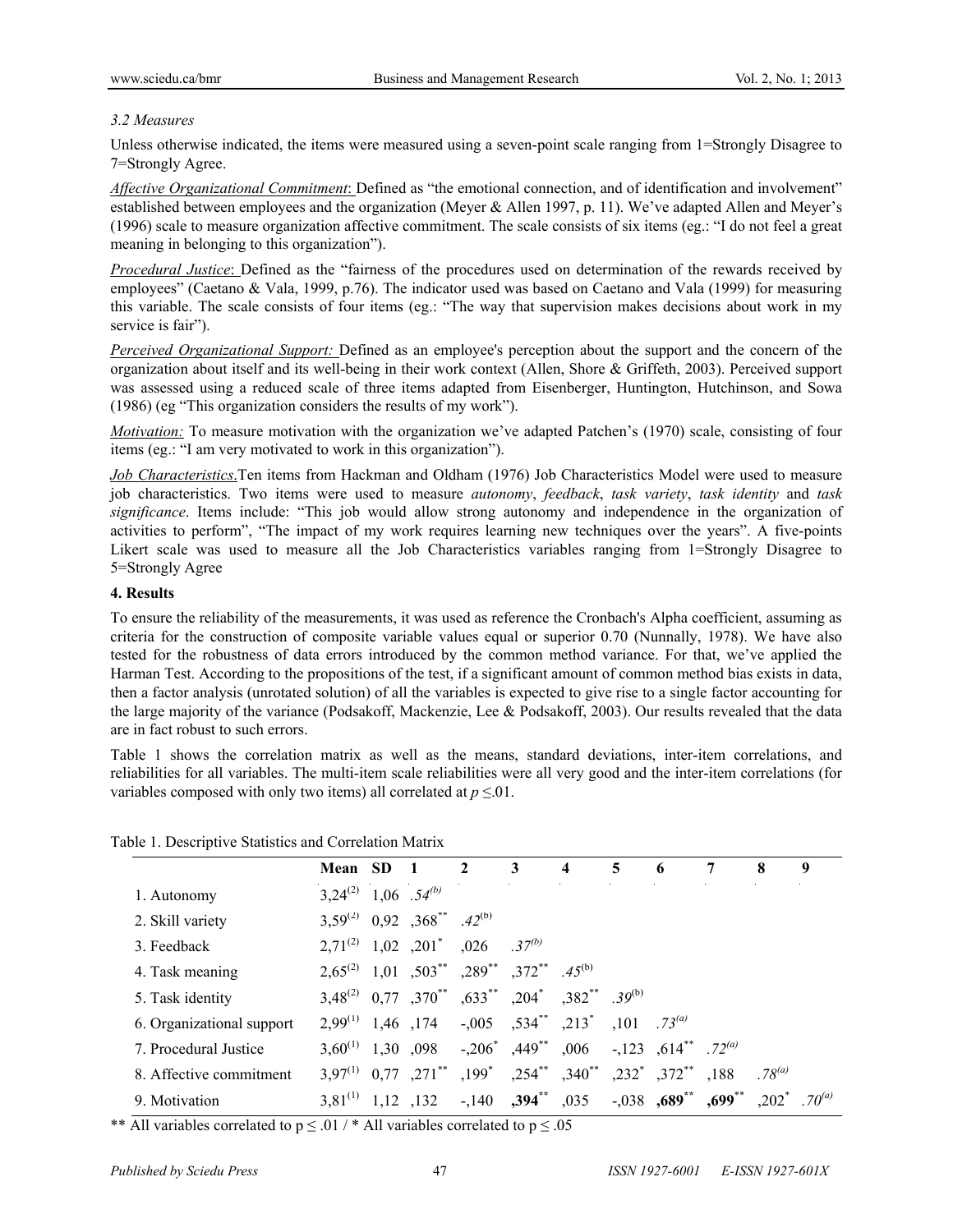(1) Applied Likert scale of 7 points / (2) Applied Likert scale of 5 points

- (a) Values of Cronbach's Alpha
- (b) Values of significant inter-item correlation  $p \le 0.01$

Results shown above revealed that under the point of view of the variables expressing the relation job-employee relation, only the task feedback  $(r=0.39)$  is significantly and positively associated with motivation. None of the other variables related to job characteristics showed a similar association. In contrast, regarding the set of variables that expressing the organization-employee relation, they have all expressed positive and significant association with motivation. We would like to stress out the relation with procedural justice ( $r = 699$ ) and organizational support ( $r = 1$ , 689) as the strongest ones.

According to these results, the quality of the organization-employee relation seems to be more important than the quality of the job-employee relation to explain employee's motivation. As such, we became interested in evaluating the relative importance of each factor regarding their motivation prediction's abilities. So, in order to quantify and to understand the magnitude of these relations, we proceeded to an analysis of the compared importance of the variables significantly correlated with motivation through the use of Regressions Method. Regarding the procedure, we have loaded into a single regression all composite variables that showed significant and positive association with motivation. Through this procedure it is possible to identify which job-employee and organization-employee factors are the most important predictors of motivation. In addition, it also enables to control eventual spurious effects from the relation between the variables, not accessible in the previous correlation analyzes. Table 2 shows the procedure described above.

|                             | Non-standard<br>coefficients |                | Standard<br>coefficients |           |      | Correlations          |                               |               | Collinearity<br>statistics |       |
|-----------------------------|------------------------------|----------------|--------------------------|-----------|------|-----------------------|-------------------------------|---------------|----------------------------|-------|
|                             | В                            | Std.<br>Error  | Ιß                       | T         | Sig. | Zero-                 | order Partial Part            |               | Tol.                       | VIF   |
| Task Feedback               | $-.013$                      | ,097           | $-011$                   |           |      |                       | .140 .889 .418 .014 .009 .674 |               |                            | 1,484 |
| 364, Organizational Support |                              | .079 .423      |                          | 4,613,000 |      | .682 .422             |                               | .297 .494     |                            | 2.026 |
| Procedural Justice          | .369                         | .068 .449      |                          | 5,421,000 |      | ,697                  | .480                          | .349          | .605                       | 1.652 |
| Affective commitment -,018  |                              | $,076$ $-,017$ |                          |           |      | -,238 ,812 ,218 -,024 |                               | $-.015$ , 834 |                            | 1.199 |

Table 2. Evaluation of the compared importance of the predictive factors

## *Note: Dependent variable: Motivation*

Results showed that once the influence of the variables between each other was controlled, only the organizational support( $\beta$ =, 423; *p*<. 01)and procedural justice( $\beta$ =, 449; *p*<. 01)variables remained in a significant relation with motivation. It is also possible to see that affective organizational commitment (*β=*-,017; *p*>.05) and task feedback (*β*=-,011; *p*>.05) had no significant relation with motivation, not having significant predictive capacity. These results seem to indicate that participants give value to the degree and type of accompaniment that the organization provides and dedicates as well as the fairness of the procedures that applies in their management. The way how the organization shows dedication, accompaniment and concern regarding the employees, as well as the way it stimulates fairness procedures that arise from work situations seem to be important to determine their motivation.

Regarding this study's first hypothesis, these results seem to indicate that motivation is better explained from the quality of the organization-employee relation, relegating to second place the job-employee relation. As such, the nature of the predictors that better explain employee's motivation in current adverse contexts seem to be the organizational ones. Once this first exploratory hypothesis became clearer, we've immediately turned our attention towards the interest of understanding if employee's motivation results from an indirect relation, and with it, answering to this study's second hypothesis.

Based on our previous results, we've proposed that the factors intervening in the employee's motivational process would be the ones that previously shown to have good predictive abilities over motivation (organizational-employee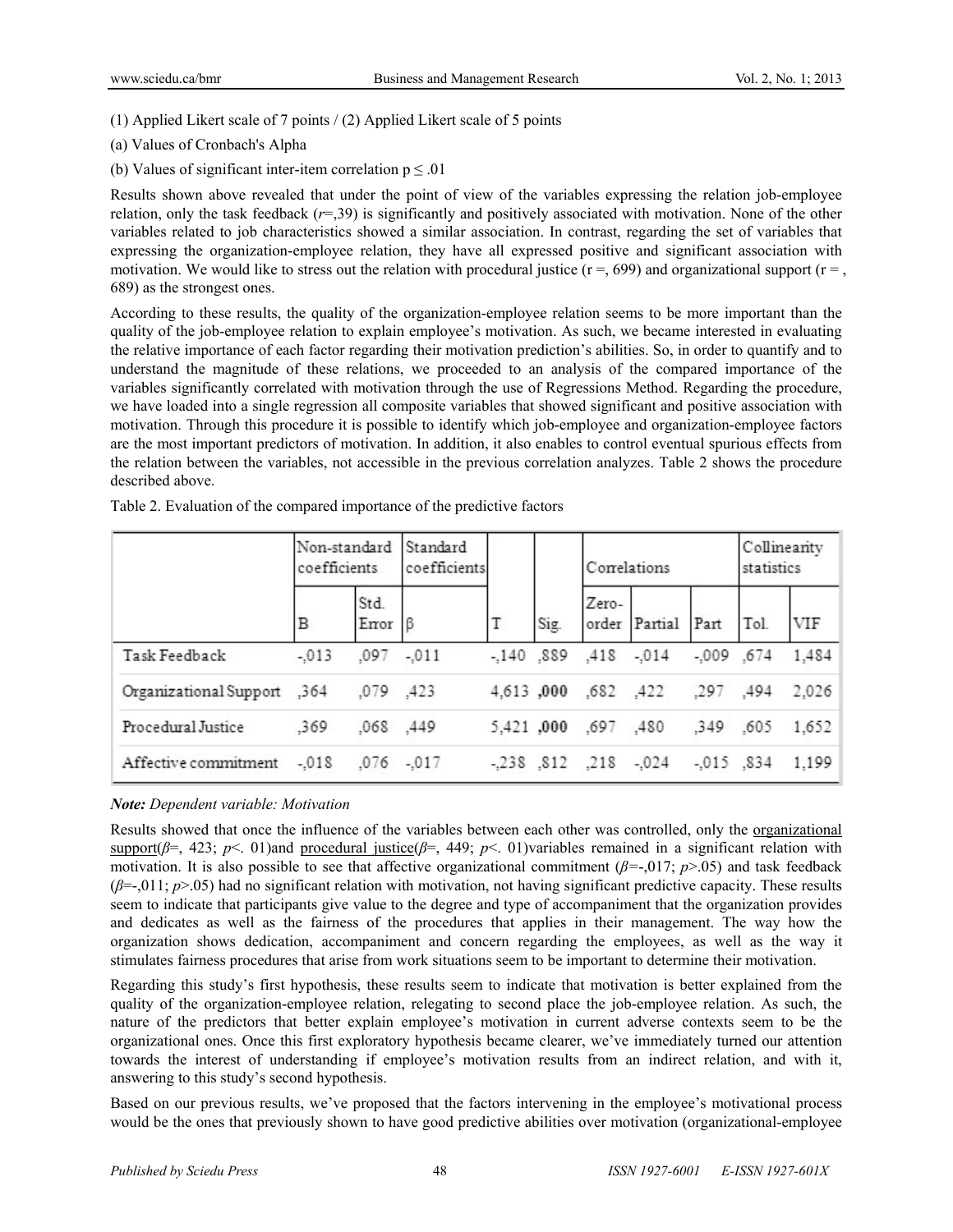variables: *organizational support; procedural justice*). Along with this reasoning, based on the psychological contract and the social exchange theory perspectives, we believe that whenever organizations foster fair procedures, employees will naturally feel supported and this may explain their motivation. As such, organizational support (mediator variable) should be the result of perceived organizational justice (predictor variable), and this process will predict employee's motivation (dependant variable). This proposal will allow testing the study's third hypothesis.

We followed Baron and Kenny's (1986) procedure (Note 2) to test this mediation hypothesis. First, we verified that organizational support and procedural justice (step one) were positively related  $(\beta = 614; p < 01)$  and procedural justice and motivation (step two) were also positively related ( $\beta$ =,766;  $p$ <.01;  $R^2$  *Adjust*.=,582). When controlling organizational support (model 2; table 3) in the relation between procedural justice and motivation (step three), the effect of procedural on motivation became weaker(*β*=766 *p*< 0.001; *β*=599/ p < 0.001), and the effect of organizational support on motivation was positive and significant  $(\beta = 258; p < 0.01; R^2 \text{ Adjust} = 627)$  (Model 1 - Model 2:Sig. F Change = ,002). Table 3 shows the results of the above mentioned procedure and hypothesis.

Table 3. Mediation analysis

| Model |                        | Coefficients |               | Unstandardized Standardized<br>Coefficients |             |      | Correlations   |         |      |
|-------|------------------------|--------------|---------------|---------------------------------------------|-------------|------|----------------|---------|------|
|       |                        | B            | Std.<br>Error | Beta                                        |             | Sig. | Zero-or<br>der | Partial | Part |
|       | 1 Procedural Justice   | .666         | .056          | .766                                        | 11.958 .000 |      | .766           | .766    | .766 |
|       | 2 Procedural Justice   | .521         | .070          | .599                                        | 7.436       | 000. | .766           | .597    | .456 |
|       | Organizational Support | .202         | .063          | .258                                        | 3.201       | .002 | .646           | .305    | .196 |

*Note: Dependent Variable: Motivation*

Based on these results, there is evidence of a partial and significant mediation effect, seeming that fairness procedures have strong and direct predictive abilities over motivation. In addition, results suggest that when the workers recognize fairness in the organization's procedures, they feel stronger support from the organization and this has the ability to motivate them. In addition, we've also tested these results using SOBEL Test (Sobel, 1982). This is a very insightful test to understand mediation results as it accesses the indirect effects in a more direct way, as it is based on the following equation: *z*-value =  $a^*b/\text{SQRT}(b^2 * s_a^2 + a^2 * s_b^2)$ . The *Sobel test statistic results were: z*= 6.32963797 (*One-tailed and Two-tailed probability: p=0,000),* confirming the existence of the mediation effect. These results provide answer to the study's second and third hypothesis.

## **5. Discussion and Conclusions**

Organizations in current global economic scenarios are highly pressured to be competitive in the way how innovation or change is performed, business opportunities are identified or how human resources management is developed. The issue of competitiveness in management has always been fundamental, but has gained new grounds, especially in the Euro Zone, for the past few years. When the European Economic crisis came, organizations were rapidly faced with serious business and management conditions, forcing them to make management decisions in order to maintain their viability in a market scenario where the "*survival rule*" is exceedingly visible. This issue has gained added visibility and interest in a time when sustainability is viewed as a strategic focus of competitive organizations.

As the employees are included in the ways how organizations manage their relationships with markets, we have focused our attention to the role of HRM in this highly constrained economic scenario, as it's a management area able to bring strategic differentiation (eg.: Baron & Armstrong, 2007). One of the nuclear HR indicators is employee motivation, due to its association with productivity and performance (eg.: Simms, 2007). As such, in a time where organizations are heavily pressured to be sustainable, competitive and effective, it's very up-to-date to understand how can organizations motivate their employees when uncertainty is a key characteristic of current adverse business contexts. We believe that adressing these issues would be of esteemed academic value. Based on this reasoning, we've proposed to explore an answer to the following research question: *How to predict employee motivation in organizations embedded in adverse contexts?*

Based on our literature revision, notably, on need-based and process-based motivational theories, as well as the psychological contract and social exchange perspectives, we have considered that both the job-employee and the organization-employee relations are important predictors of employee motivation. Through this simple conclusion, it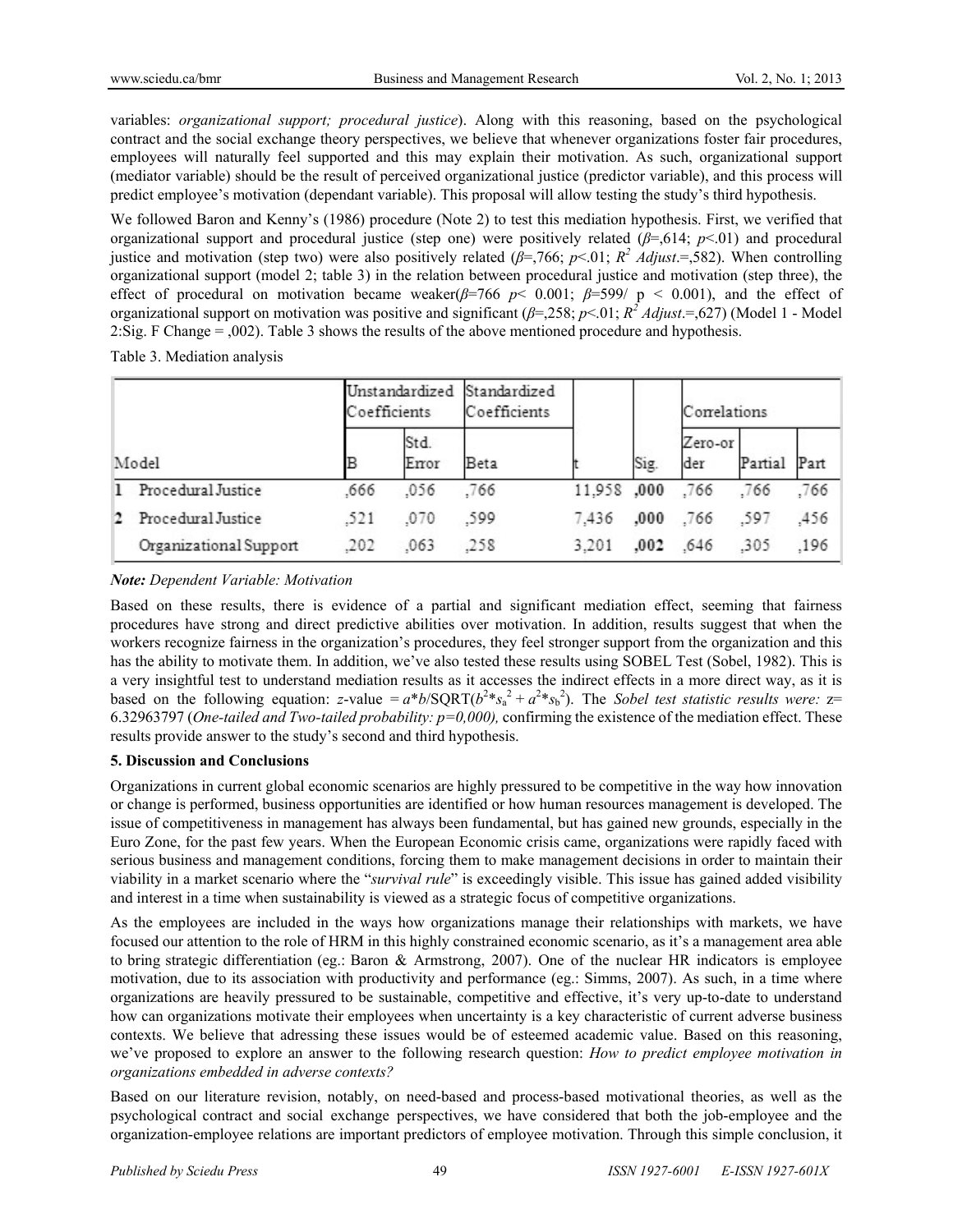seemed relevant to question in what extension these very same predictors have a similar predictive abilities, in an organization currently struggling against this adverse business context. For this reason, we have developed our data analysis following two main exploratory purposes: (1) establishing a comparison between the most commonly referred employee's motivation predictors suggested by the literature: the job-employee relationship; the organizational-employee relationship.; (2) in what way may employee's motivation be explained using an additive/process-based approach, notably, explained by the influence of a mediator variable.

Regarding the first exploratory purpose, the reading of our conclusions has invited us to consider that, contrarily to what seemed to emerge from existing literature, the organization-employee relation was the most important for employee motivation prediction. We believe that this result is interesting to analyze in particular. Although it's consistent with the perspectives based on determining motivation through the organizational-employee relation, it ends up rejecting the importance that has been attributed by several theoretical perspectives to the importance of job-related factors for employee's motivation purposes. As such, our results seem to be carrying signs that invite not to consider the structure of the functions as a source of motivation. Instead, it seems that the way how organizations attend the employees and how the work procedures are based on justice criteria is critical for determining employee's motivation (much in line, with the social exchange and psychological contract perspectives of motivation).

In addition, and regarding our second exploratory purpose, we have tried to understand employee's motivation in an additive/process-based approach, in order to gain added comprehension regarding this issue in particular. Our results have evidenced a meditational effect of perceived support in the relation between organizational procedural justice and employee motivation. These results suggest that the recognition of fairness procedures in the way how organizations manage their human resources leads to perceived support, which explains motivation. Although, from our data, it's not possible to establish causality between outcomes and the adverse economic environments, it's interesting to read these indicatorsin several levels: theoretical, empirical and practical.

At a theoretical level, we've tried to systematize and bring together a theoretical analysis of a set of contributions of various approaches regarding employee's motivation, and their prediction. Accordingly, we have established a comparative analysis integrating the contribution of process-based, need-based, and also, using the psychological contract and the social exchange perspectives applied to motivation's remit of analysis. We have added the issue of to today's economic and financial reality, and have discussed the influence it can bring to the way how human resources management is performed in organizations under an adverse economic scenario, and in what way this may influence employee's motivation.

Empirically, we would like to emphasize that our methodological and empirical procedure were carefully considered under the exploratory purposes around the study. It is important to underline that several methodological procedures were carefully taken into consideration in order to assure the validity of our data and results, namely, the control of the error variance of the common method, by the testing of Harman. The results obtained during this study have allowed us to compare the importance of predictors of the *job-employee* and *organization-employeerelation with* motivation. The results have evidenced the prevalence of *organization-employee relation* regarding employee's motivation.

At a practical level, our results seem to support that *the job design* and the solution of re-structuring functions seems to have no effects on employee's motivation in organizations working in adverse economic environments. It seems to be more crucial that organizations invest their time in finding correct ways of showing attention and have fairness management procedures regarding the way how employees are managed. This seems to be an effective employees' motivational strategy to be followed by managers. It seems important that human resource managers are aware that the way how the organization communicates that it is committed to employees and is concerned about having fair work procedures has strong motivation effects. This may very well imply that that internal communication should be considered on a global HR strategy for the purpose of employee's motivation. A good coordination between internal communication and HR professionals appears to constitute a solid line of action. Internal Communication professionals, should develop procedures based on the development of the parameter of the role (axes of cohesion and confront) (see Henriet and Boneu (1990) for additional information regarding the content of the internal communication axis) of employees in the organization, as it seems to be the most appropriate area of development.

The reading of these indications and final considerations should be made with a proper understanding of its limitations, as well as a set of recommendations regarding prospective research following similar purposes. The first limitation that we would like to stress out related with the fact that our model of analysis is recursive, as it was theoretically established. As such, the directionality between variables that we've presented were theoretically driven, and tested using a correlation design, which impedes assuming causality. As such, we believe that a longitudinal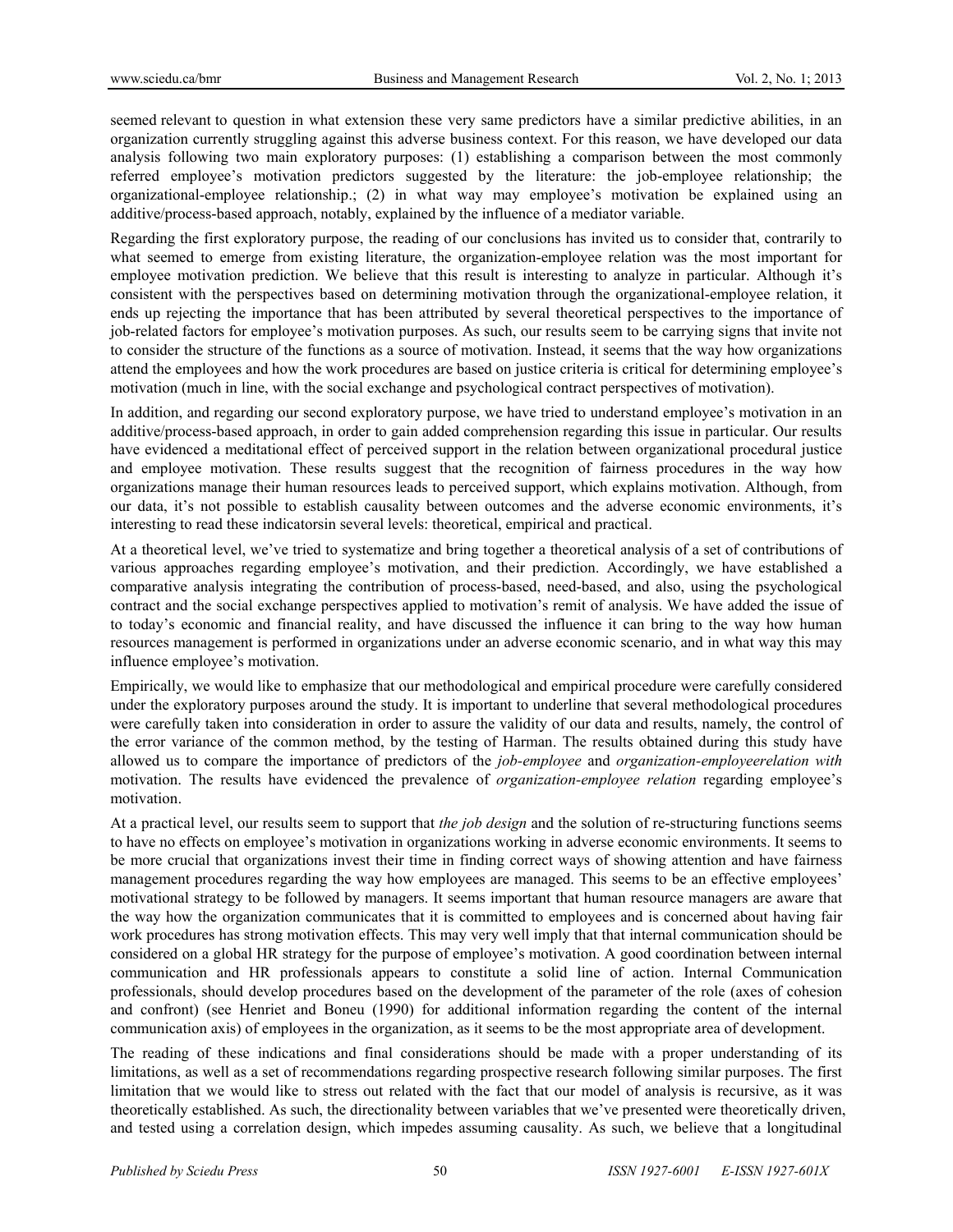character model would allow resolving the issues related to the causal effects of financial and economic crisis regarding the relation between employee's motivation predictors.

We also believe that future research should follow in a deeper way the fundaments arising from the Social Change and the Psychological Contract perspectives. They have showed strong applicability to understand employee's motivation using organizational-employee predictors in organizations currently working in strongly constrained economic realities. Additionally and especially based on the empirical grounds of our study, we think that a confirmatory study using the same purposes of analysis that we've carried out is surely welcomed. A very interesting complementary model of analysis regarding this study would be of testing the existence of a moderating effect of economic crisis perception over the mediational effect of perceived support in the relation between procedural justice and employee's motivation. This would be an empirically rich study, as it would be based on a testing a moderated-mediation effect (Note 3) which is unusual in business and management studies.

#### **References**

- Adams, J.S. *(*1965). Inequity in social exchange. In L. Berkowitz (Ed.), Advances in experimental social psychology (Vol. 2, pp. 267-299). New York: Academic Press.
- Allen, N. J. & Meyer, J. P. (1996). Affective, continuance and normative commitment to the organization: An examination of construct validity. *Journal of VocationalBehaviour, Vol. 49*, 252-276. http://dx.doi.org/10.1006/jvbe.1996.0043
- Allen, D. G., Shore, L. M. & Griffeth, R. W. (2003). The role of perceived organizational support and supportive human resource practices in the turnover process. *Journal of Management*, *Vol. 29*, 99-118. http://dx.doi.org/10.1177/014920630302900107
- Aselage, J., & Eisenberger, R. (2003). Perceived organizational support and psychological contracts: A theoretical integration. *Journal of Organizational Behavior*, *Vol. 24*, 491-509. http://dx.doi.org/10.1002/job.211
- Barber, A. E. (1998). *Recruiting employees: Individual and organizational perspectives.* Thousand Oaks, CA: Sage Publications.
- Baron, R. M., and Kenny D. A. (1986). "Moderator-Mediator Variables Distinction in Social Psychological Research: Conceptual, Strategic, and Statistical Considerations", *Journal of Personality and Social Psychology*, *Vol. 51 (6),* 1173-82. http://dx.doi.org/10.1037/0022-3514.51.6.1173
- Baron, A., Armstrong, M. (2007). *Human Capital Management: Achieving Added Value Through People.* London and Philadelphia: Kogan page.
- Becker, B., & Gerhart, B. (1996). The impact of human resource management on organizational performance: progress and prospects, *Academy of Management, Vol. 39* (4), 779‐801. http://dx.doi.org/10.2307/256712
- Bhuian, S. N., Al-shammari, E. S., & Jefri, O. A. (2001). Work-related attitudes and job characteristics of expatriates in Saudi Arabia. *Thunderbird International Business Review*, *Vol. 43*, 21-31. http://dx.doi.org/10.1002/1520-6874(200101/02)43:1<21::AID-TIE3>3.0.CO;2-B
- Bhuain, S. N. & Menguc, B. (2002). "An extension and evaluation of job characteristics, organizational commitment, and job satisfaction in an expatriate, guest worker, Sales setting", *The Journal of Personal Selling and Sales Management*, *Vol. 22* No 1, pp. 1-11.
- Boonzaier, B., Ficker, B., Rust, B. (2000). A Review of Research on the Job Characteristics Model and the Attendant Job Diagnostic Survey. *South African Journal of BusinessManagemen, Vol.32 (1),* 11 – 34.
- Boselie, P., Dietz, G. Boon, C. (2005). "Commonalities and Contradictions in HRM and Performance Research", *Human Resource Management Journal*, *Vol. 15*, No. 3, 6794. http://dx.doi.org/10.1111/j.1748-8583.2005.tb00154.x
- Boxall, P., Purcell, J., Wright, P. (2007). 'The Oxford Handbook of Human Resource Management', Oxford: Oxford University Press, 658pp.
- Caetano. A., e Vala. J. (1999). "Efeitos da justiça organizacional percebida sobre a satisfação no trabalho e as opções comportamentais". *Psicologia 13*, 1/2: 75 - 84.
- Carbery, R., e Garavan, T. N. (2005). Organizational restructuring and downsizing: Issues related to learning, training and employability of survivors. *Journal of European Industrial Training*, *Vol. 29 (6)*, 488-508. http://dx.doi.org/10.1108/03090590510610272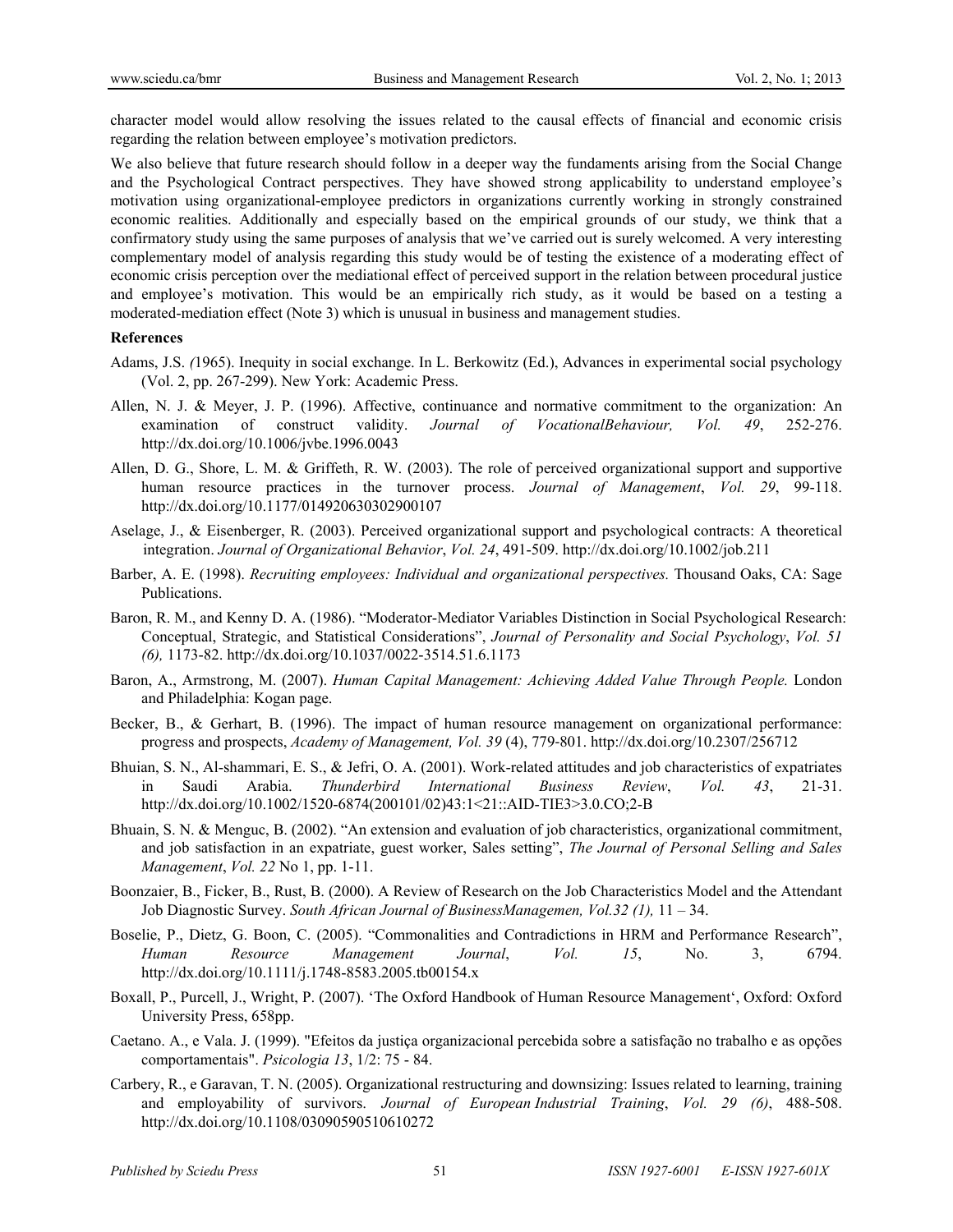- Carroll, A.B., and Shabana, K.M. (2010). "The business case for corporate social responsibility: a review of concepts, research and practice", *International Journal of Management Reviews*, *Vol. 12*, No. 1, pp. 85-105. http://dx.doi.org/10.1111/j.1468-2370.2009.00275.x
- Colquitt, J. A., Conlon, D. E., Wesson, M.J., Porter, C., Ng, K.Y. (2001). Justice at theMillennium: A meta-analytic review of 25 years of organizational justice research. *Journal of Applied Psychology*, *Vol. 86 (3)*, 425-445. http://dx.doi.org/10.1037/0021-9010.86.3.425
- Coyle-Shapiro, J. (2002). A psychological contract perspective on organizational citizenship behavior. *Journal of Organizational Behavior, Vol. 23*, 927-946. http://dx.doi.org/10.1002/job.173
- Darolia, C.R., Kumari, P., & Darolia, S. (2010). Perceived Organizational Support, Work Motivation, and Organizational Commitment as determinants of Job Performance. *Journalof the Indian Academy of Applied Psychology*, January 2010, *Vol. 36*, No.1, 69-78.
- Davis, K., Newstrom, J. W. (2004). Comportamento humano no trabalho: uma abordagem organizacional volume 2, 3. ed. São Paulo: Pioneira.
- Eby, L., Freemam, D., Rush, M. & Lance, C. (1999). Motivational Bases of affective organizational commitment: A partial test of an integrative theoretical model*. Journal of Occupational and Organizational Psychology*,*Vol.72*, 463-483. http://dx.doi.org/10.1348/096317999166798
- Ehnert, I. (2006). 'Sustainability Issues in Human Resource Management: Linkages, theoretical approaches, and outlines for an emerging field'. Paper prepared for 21st EIASM SHRM Workshop, Aston, Birmingham, March 28th-29th, 2006.
- Ehnert, I. (2009). Sustainable human resource management: a conceptual and exploratory analysis from a paradox perspective. Contributions to management science, Heidelberg, Physica, Springer-Verlag.
- Emerson, R. (1962). Power-Dependence Relations. *American Sociological Review*, *Vol. 27(1)*, 31-41. http://dx.doi.org/10.2307/2089716
- Eisenberger, R., Huntington, R., Hutchinson, S., & Sowa, D. (1986). Perceive Organizational Support. *Journal of Applied Psychology*, *Vol. 71*, 500-507. http://dx.doi.org/10.1037/0021-9010.71.3.500
- Friedman, G. (2007). The embedded corporation: Corporate governance and employment relations in Japan and the United States, *Labour history Journal*, *Vol. 48*,252-254
- Ganster, D.C. & Dodd, N.G. (1996). The interactive effects of variety, autonomy, and feedback on attitudes and performance*. Journal of Organizational Behavior, Vol. 17,* 329*-*347*.*  http://dx.doi.org/10.1002/(SICI)1099-1379(199607)17:4<329::AID-JOB754>3.0.CO;2-B
- Gomes, D. & Neves, J. (2010). Applicants' prior experiences influence organizational attractiveness prediction?. *Management Research, Vol. 8,* pp. 203-220.
- Gomes, D., & Neves, J. (2011). "Organizational attractiveness and prospective applicant's intentions to apply. " *Personnel Review, Vol. 40*, 6: 684 – 689. http://dx.doi.org/10.1108/00483481111169634
- Hackman, J. R. & Oldham, G.R. (1976). Motivation through the design of work:Test of a theory. *Organizational Behavior and Human Performance*, *Vol. 16*, 250-279. http://dx.doi.org/10.1016/0030-5073(76)90016-7
- Hackman, J. R. & Oldham, G.R. (1980). Work Redesign, New York: Addison-Wesley Publishing Company.
- HenrietB., & Boneu F. (1990). *Audit de la communication interne*. Paris: Les Editions de l'Organisation.
- Hersey, P & Blanchard, K. (1986). Psicologia para administradores: teoria e as técnicas da liderança situacional. São Paulo: Epu.
- Herzberg, F. (1966). *Work and the nature of man.* Cleveland, OH: World Publishing Company.
- Houkes, I. (2002). "Work and individual determinants of intrinsic work motivation, emotional exhaustion and turnover intention". Maastricht:Universidade de Maastricht. PhD Dissertation.
- Houkes, I., Janssen, P.P.M., de Jonge, J., & Nijhuis, A. (2001). Specific relationships between work characteristics and intrinsic work motivation, burnout and turnover intention: A multi-sample analysis. *European Journal of Work and Organizational Psychology, Vol.10*. 1-23. http://dx.doi.org/10.1080/13594320042000007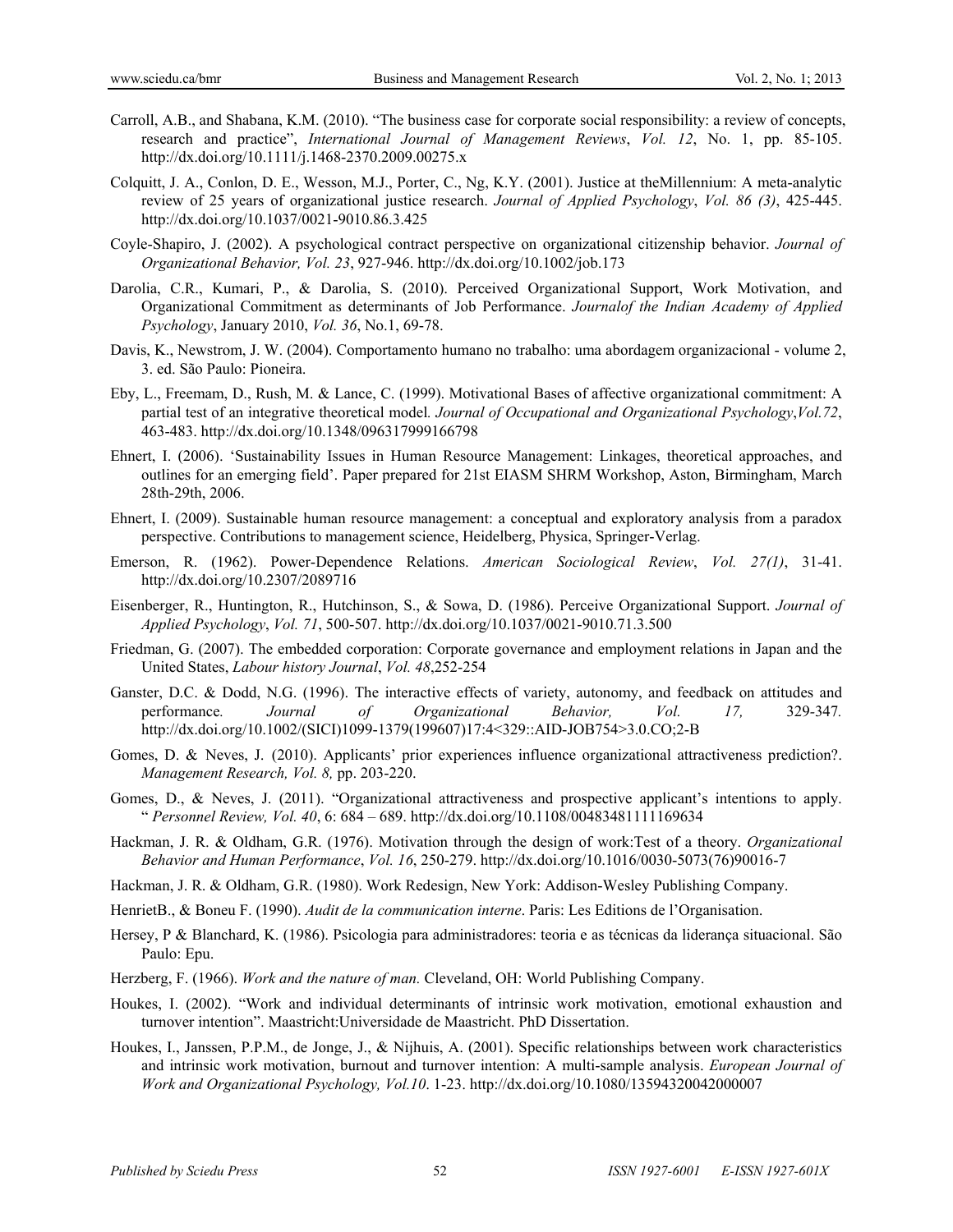- Huselid, M., Jackson, S. & Schuler, R. (1997). Technical and Strategic Human Resource Management Effectiveness as Determinants of Firm Performance. *Academy of Management Journal, Vol. 40*, 171-188. http://dx.doi.org/10.2307/257025
- Hyvonen, J. (2007). Strategy, performance measurement techniques and information technology of the firm and their links to organizational performance. *Management Accounting Research, Vol. 18*, 343–366. http://dx.doi.org/10.1016/j.mar.2007.02.001
- Katzell, R. A., Thompson, D.E. (1990). Work motivation: theory and practice. *AmericanPsychologist*, Vol. 45, 144- 153. http://dx.doi.org/10.1037/0003-066X.45.2.144
- Kellerman, B. (2007). What every leader needs to know about followers. *Harvard Business Review,Vol.85*, 84-91.
- Kerr, N. L., & Tindale, R. S. (2004). Group performance and decision making*. Annual Review of Psychology, Vol. 55*, 623-655. http://dx.doi.org/10.1146/annurev.psych.55.090902.142009
- Lawler, E.E. (1994). Motivation in work Organizations. San Francisco: Jossey-Bass Publishers.
- Lewis, P.S., Goodman, S.H. & Fandt, P.M. (1995). *Management: Challenges in the 21st Century.* New York: West Publishing Company.
- Lunenburg, F.C. (2011). Self-Efficacy in the Workplace:Implications for Motivation and Performance, *International Journal of Management, Business, and Administration, Vol.14*, 1-22.
- Mahal, P. (2009). Organizational culture and organizational climate as a determination of motivation. *The IUP Journal of Management Research, Vol.8*, 38-51.
- Mehta, R. Dubinsky, A.J. & Anderson, R.E. (2003). Leadership style, motivation and performance in international marketing channels: an empirical investigation of the USA, Finland &Poland. *European Journal of Marketing*, *Vol. 37*, 50-85. http://dx.doi.org/10.1108/03090560310453939
- Meyer, J.P. & Allen, N.J. (1997). *Commitment in the Workplace; theory, Research and application,* Ca: Thousand Oakes.
- Michaels, E., Handfield-Jones, H., & Axelrod, B. (2001). *The War for Talent.* Boston, MA: *Harvard Business Review Press.*
- Neves, J. (2002). "Gestão de recursos humanos: evolução do problema em termos dos conceitos e das práticas". In Caetano, A. & Vala, J. (Org.) (pp. 3-30). Gestão de Recursos Humanos. Lisboa: RH Editora.
- Neves, J. (2011). Aptidões individuais e teorias motivacionais. In Ferreira, C., Neves, J. & Caetano, A. (Orgs.) (pp. 289-316). Manual de Psicossociologia das Organizações. Lisboa: Escolar Editora.
- Nunnally, J.C. (1978). *Psychometric theory.* (2nd ed.), New York: McGraw Hill.
- Parker, S.K., Wall, T.D., & Cordery, J. (2001). Future work design research and practice: Towards an elaborated model of work design. [Invited contribution to Future of Work Special Issue]*, Journal of Occupational and Organizational Psychology*, *Vol. 74*, 413-440. http://dx.doi.org/10.1348/096317901167460
- Patchen, M. (1970). *Participation, achievement, and involvement on the job.* Engelwood Cliffs:Prentice-Hall.
- Pina e Cunha, M., Rêgo, A., Campos E Cunha, R., Cabral-Cardoso, C., Marques, C., & Gomes, J. (2010). *Manual de Gestão de Pessoas e do Capital Humano* 2ª Edição. Lisboa: Edições Sílabo.
- Podsakoff, P., Mackenzie, S., Lee, J., & Podsakoff, N. (2003). Common Method Biases in Behavioral Research: A Critical Review of the Literature and Recommended Remedies. *Journal of Applied Psychology*, *Vol. 88*, 879-903. http://dx.doi.org/10.1037/0021-9010.88.5.879
- Preacher, K. J., Rucker, D. D., & Hayes, A. F. (2007). Addressing moderated mediation hypotheses: Theory, methods, and prescriptions. *Multivariate Behavioral Research, Vol. 42*, 185-227. http://dx.doi.org/10.1080/00273170701341316
- Rose, C.R, & Kumar. N. (2006). The Influence of Organizational and Human Resource Strategies on Performance. *Performance Improvement Journal*, Vol. 45, 18-24. http://dx.doi.org/10.1002/pfi.2006.4930450406
- Rotenberry, P.F., & Moberg, P.J. (2007). Assessing the impact of job involvement on performance. *Management Research News,30*, 203-215. http://dx.doi.org/10.1108/01409170710733278
- Rousseau, D.M. (1995). Psychological contracts in organizations: Understanding written and unwritten agreements. Thousand Oaks, CA: Sage Publications.